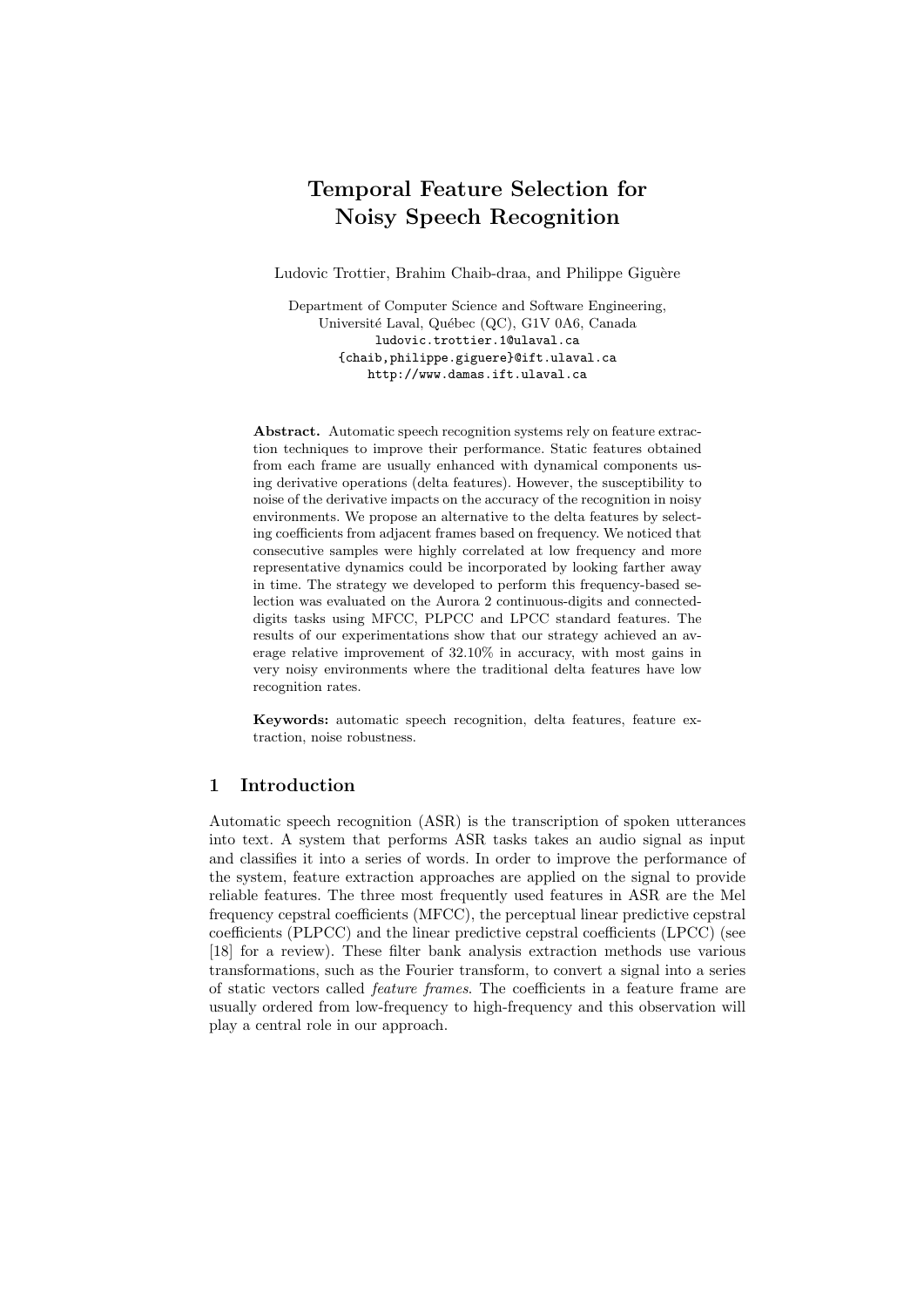#### 2 Temporal Feature Selection for Noisy Speech Recognition

Classical feature extraction methods enhance each feature frame with dynamical components by concatenating the first- and second-order derivatives. These delta features were proposed as a way to improve the spectral dynamics of static features [3]. Delta features improve the accuracy of the hidden Markov model (HMM) [23] by reducing the impacts of the state conditional independence [4]. However, it is known from signal processing theories that the derivative of a noisy signal amplifies the noise and reduces the quality of the extracted information [14]. This can be especially harmful in real world situations where noise affects the recognition, such as when driving a car [13].

We have proposed, in a preliminary approach, that the delta features could be replaced with a mere concatenation of adjacent (in time) coefficients based on frequency [19]. This approach will be referred to as Temporal Feature Selection (TFS). The suggestion that dynamical features should be dependent on frequency was motivated by the importance of modeling inter-frame dependencies for speech utterances. Signal processing theories suggest that information in a signal varies according to its frequency [14]. For example, implosive consonant will result in fast, high-frequency features, while vowels will produce slowchanging, lower-frequency features. It thus appears that dynamical features may be enhanced by measuring the variation of the signal's information with frequency.

In this paper, we extend our TFS method with a learning framework. Our framework uses the variance of the difference of adjacent feature frames as a way to identify the positions where more reliable dynamical information resides. We show experimentally that our dynamical features improve the accuracy over the classical delta features on the Aurora 2 [15] continuous-digits and connecteddigits tasks.

The rest of the paper is organized as follows. Section 2 describes related approaches, section 3 contains background information about feature extraction, section 4 presents the TFS method, section 5 details the experimentations and section 6 concludes this work.

## 2 Related Work

To overcome the delta features' problem of susceptibility to noise, recent alternatives have been investigated. The delta-spectral cepstral coefficients (DSCC) have been proposed in replacement of the delta features to add robustness to additive noise [10]. Also, the discrete cosine transform (DCT) has been used in a distributed fashion (DDCT) prior to the calculation of the delta features [8]. Finally, a weighted sum combining the static and delta features have been proposed in replacement of the usual concatenation [20]. The main drawback of all these methods is that derivative operations are still part of their processing pipeline thus making the features prone to be corrupted by noise.

Additionally, splicing followed by decorrelation and dimensionality reduction has been used to enhance the inputs of deep neural networks (DNNs) [16]. Splicing consists in concatenating all feature frames (with delta features) in a context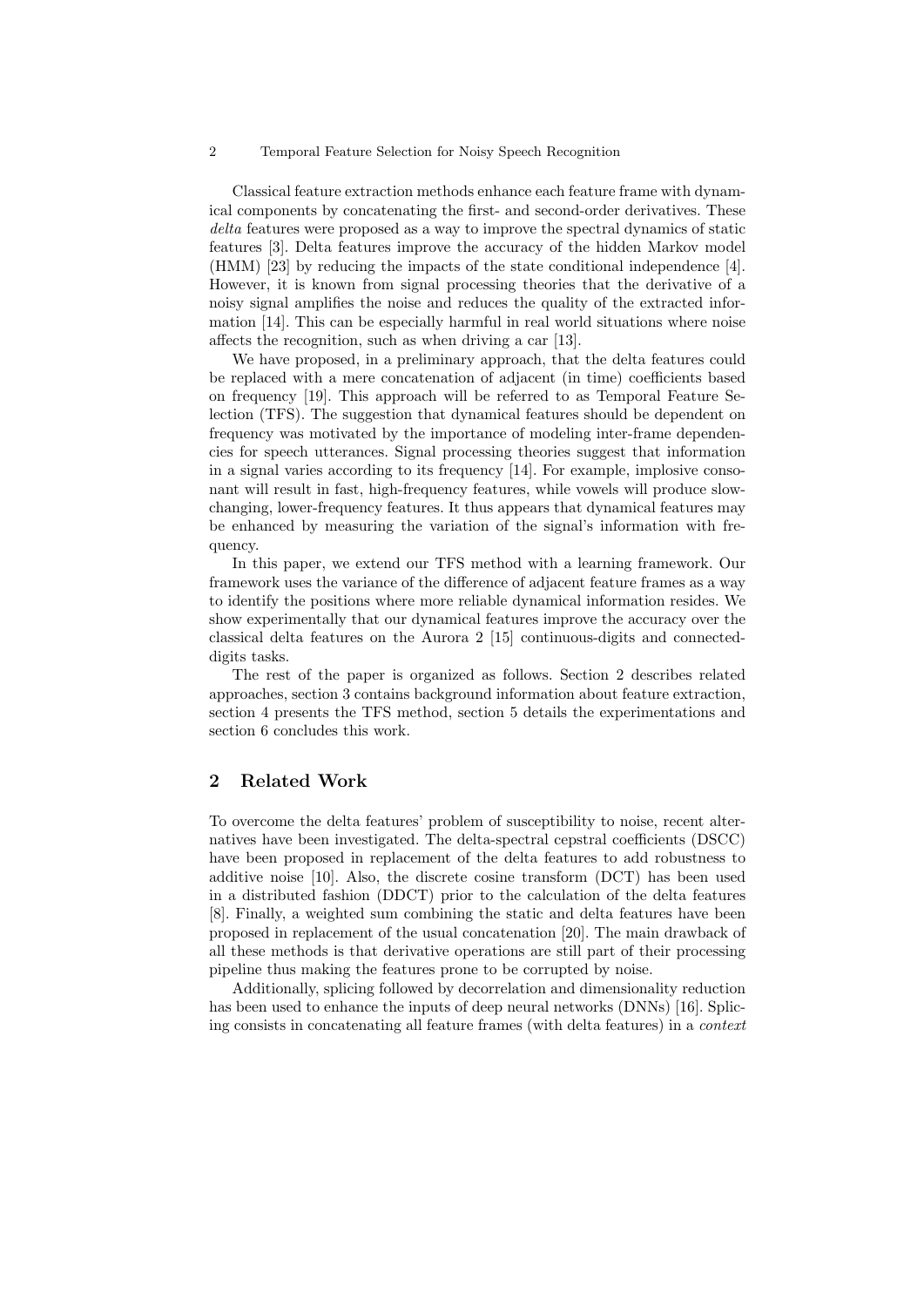window of size c around each frame [1]. Moreover, it was showed that deeper layers allow more discriminative and invariant features to be learned [22]. While we acknowledge that deep learning is a promising avenue for feature extraction in ASR, we argue that better feature engineering methods could facilitate the DNN learning process.

In the context of linear feature transformations, some have looked at dimensionality reduction approaches such as Principal Component Analysis (PCA) [9], Linear Discriminant Analysis (LDA) [2], Heteroscedastic LDA (HLDA) [11] amd Heteroscedastic DA (HDA) [17]. These approaches are essential tools for speech feature extraction, but we argue that they may be avoided by using a better model for gathering the speech dynamics. Linear transformations of speech features have also been applied for decorrelation, such as Maximum Likelihood Linear Transform (MLLT) [7], Global Semi-tied Covariance (GSC) [6], and for speaker adaptation, such as feature-space Maximum Likelihood Linear Regression (fMLLR) [12] and Constrained MLLR (CMLLR) [5]. However, these feature selection techniques do not address the problem of modeling speech dynamics.

# 3 Background

In this section, we review in brief the steps for performing MFCC feature extraction on speech signals. The overview of the method is presented in Fig. 1. For additional details on this technique and other related approaches (such as PLPCC and LPCC), see [18].

Pre-emphasis: A speech waveform entering the pipeline is first filtered with a first order high pass filter. The goal of this transformation is to remove the low-frequency parts of the speech, as they tend to have similar and redundant adjacent values.

Windowing: The resulting signal is them divided into 20-40 milliseconds frames. A length of 25 ms is typical in speech processing. Assuming the signal is sampled with a frequency of 8 kHz, the frame length corresponds to  $0.025 * 8000 = 200$  samples. Usually, the frames are overlapping by 15 ms (120) samples at  $8 \text{ kHz}$ , which means that a frame is extracted at every 10 ms (80) samples at 8 kHz) in the signal.

Periodogram Estimate of Power Spectrum: To perform the periodogram estimate of the power spectrum, the discrete Fourier transform (DFT) is applied on each frame to transform the waveform into its frequency domain. DFT assumes that each signal is periodic, which means that the beginning and the end of each frame should be connected. For a randomly selected frame, this hypothesis will not be respected and will lead to abrupt transitions. The discontinuities at the edges will be reflected in the spectrum by the presence of spectral leakage. To get a better resolution, the Hamming windowing function is applied to connect the edges in a smoother way. The length of the DFT is typically 512, but only the first 257 coefficients are kept since the other 255 are redundant due to the nature of the Fourier transform. Finally, the squared absolute value of the DFT is applied which gives the periodogram estimate of power spectrum.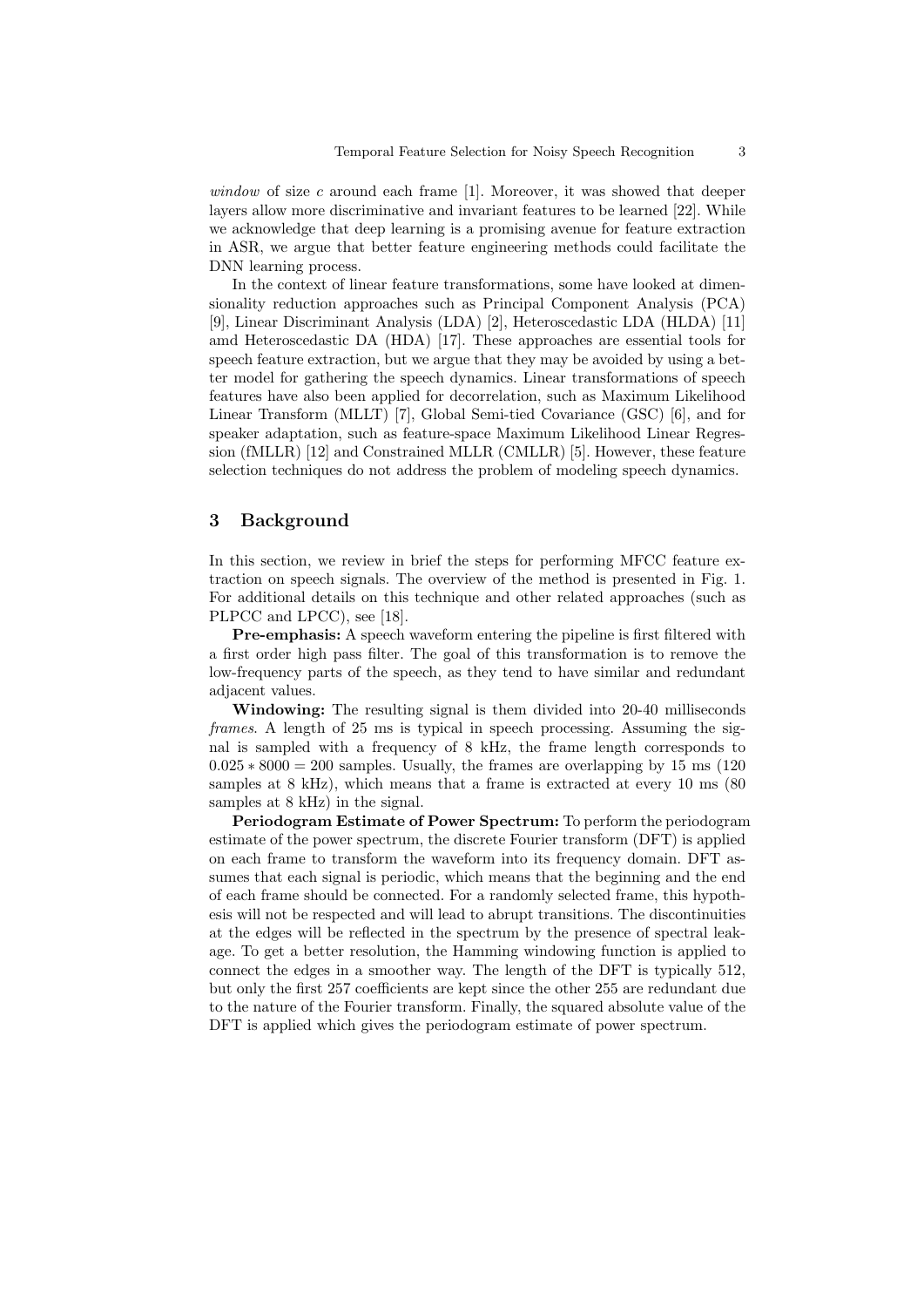

Fig. 1. MFCC extraction.

Mel-scaled Filterbank: Each power spectral estimate is filtered using triangular Mel-spaced filterbanks (see [21] for more details). The filterbanks are described as 26 vectors of size 257 (assuming  $K = 512$ ). Each vector contains mostly zeros excepted at certain regions of the spectrum and thus act as bandpass filters. Mapping the frequency to the Mel scale allows the features to match more closely the non linear perception of pitch of the human auditory system. To compute the filterbank energies, we can simply multiply the periodogram estimates by each filterbank and sum the values. The 26 numbers give an indication of the amount of energy in each filterbank.

DCT of log Filterbank Energies: Then, a type 2 discrete cosine transform (DCT-II) is performed on the log filterbank energies to decorrelate the values. The length of the DCT is usually 14 and the first coefficient is discarded. The resulting 13 coefficient correspond to the static features.

Dynamic Features: As explain in section 1, the impacts of the state conditional independence of the HMM can be reduced by gathering dynamical information. In most cases, the delta features are appended to the static features by computing discrete derivatives (more details in section 4.2).

Standardization: Finally, we subtract each coefficient with its sample mean and divide by its sample standard deviation. These statistics can be calculated once for all utterances or individually for each utterance.

As shown in Fig. 3, the signal is transformed into a series of vectors, one for each frame extracted during windowing. Each utterance has a different number of frames, depending on its length and its sampling frequency. We now present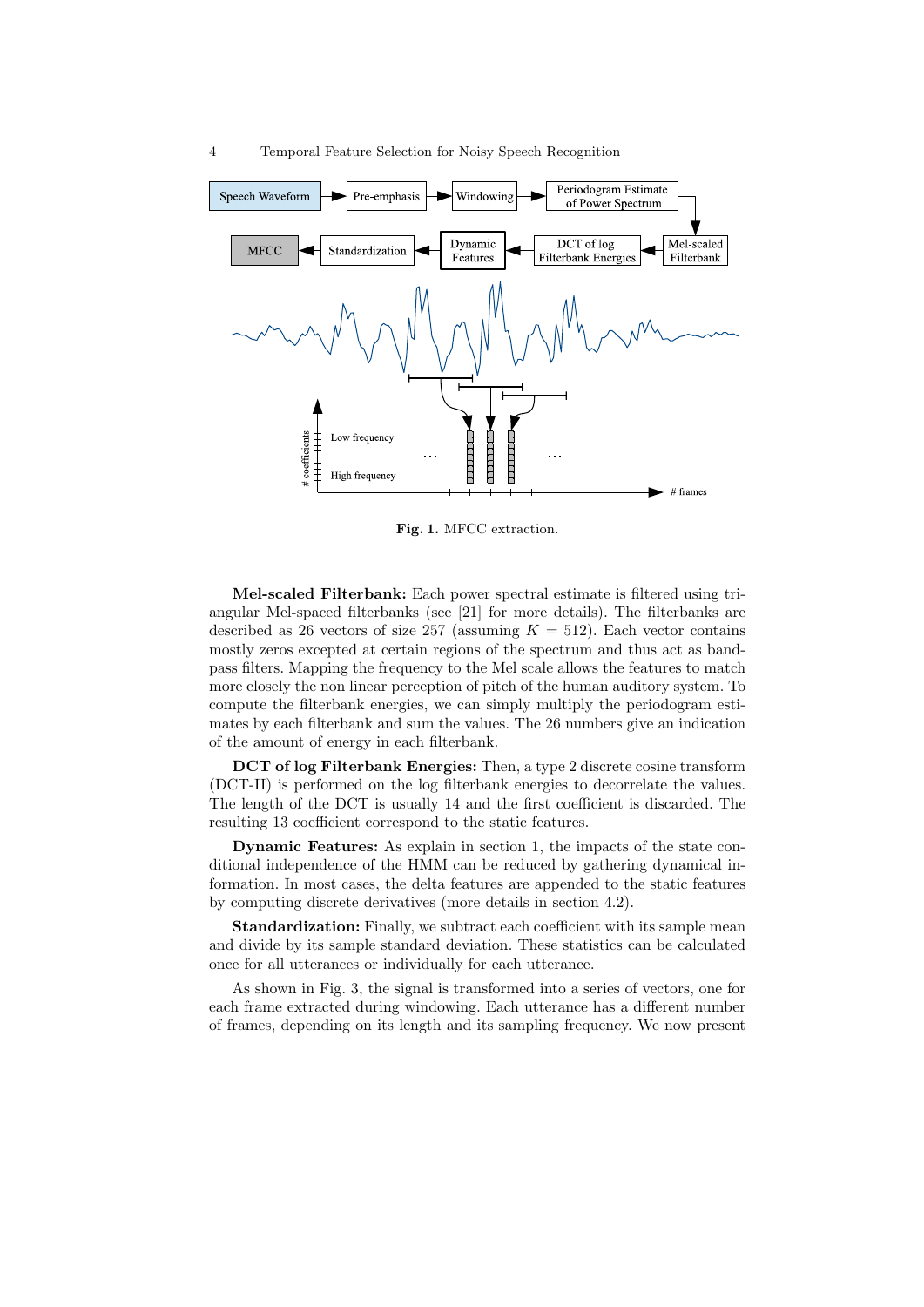our approach that is an alternative method to the computation of delta features during the Dynamic Features step.

### 4 Temporal Feature Selection

#### 4.1 Definition

Let  $\varPhi^{(n)} = \left(\boldsymbol{\phi}_{:,1}^{(n)} \dots \boldsymbol{\phi}_{:,T_i}^{(n)}\right)$  $\binom{n}{r,T_n}$ ,  $n = 1...N$ , be a  $D \times T_n$  matrix of D-dimensional static features. N is the total amount of utterances and  $T_n$  denotes the number of frames extracted from utterance n. For example,  $\Phi^{(n)}$  could represent MFCC, as presented in section 3. We denote the column vector  $\phi_{:,t}^{(n)}$  as the feature frame at position t. The classical method of computing the delta features uses the following equations:

$$
\Delta \phi_{:,t}^{(n)} = \frac{\sum_{k=1}^{K} k\left(\phi_{:,t+k}^{(n)} - \phi_{:,t-k}^{(n)}\right)}{2\sum_{k=1}^{K} k^2},\tag{1}
$$

$$
\Delta \Delta \phi_{:,t}^{(n)} = \frac{\sum_{k=1}^{K} k \left( \Delta \phi_{:,t+k}^{(n)} - \Delta \phi_{:,t-k}^{(n)} \right)}{2 \sum_{k=1}^{K} k^2},
$$
\n(2)

where  $K = 2$  is a typical value for the summation. Although relevant dynamical information can be extracted with Eq. 1 and 2, the use of subtractions makes  $\Delta$ and  $\Delta\Delta$  features susceptible to noise.

The TFS features are, in contrast, coefficients taken from adjacent feature frames based on the frame position offsets  $z = [z_1, \ldots, z_D]$ . We define them as:

$$
\tau \phi_{i,t}^{(n)} = \left( \phi_{i,t+z_i}^{(n)}, \phi_{i,t-z_i}^{(n)} \right), \tag{3}
$$

where  $z_i$  is a strictly positive integer. The parametrization of  $z$  is essential to extract robust dynamics. By imposing frequency dependency,  $\tau$  will be constituted of coefficients  $\phi$  that are dissimilar, but not too much. The intuition is that too similar values do not increase the amount of information the feature frames carry, but increase its dimensionality, and this makes the speech recognition task harder. On the other hand, if the coefficients are too far apart, then their temporal correlation is meaningless.

#### 4.2 Learning the TFS Features

We now present the proposed framework to learn the frequency dependent offsets z. The method first computes the sample variance of the difference of neighboring feature frames. In other words, for each position  $t$  and utterance  $n$ , the difference between the feature frame  $\phi^{(n)}_{:,t}$  and its corresponding  $j^{th}$  neighbor  $\phi^{(n)}_{:,t+j}$  is computed. The variance of these differences is then calculated for  $j \in \{1...M\},$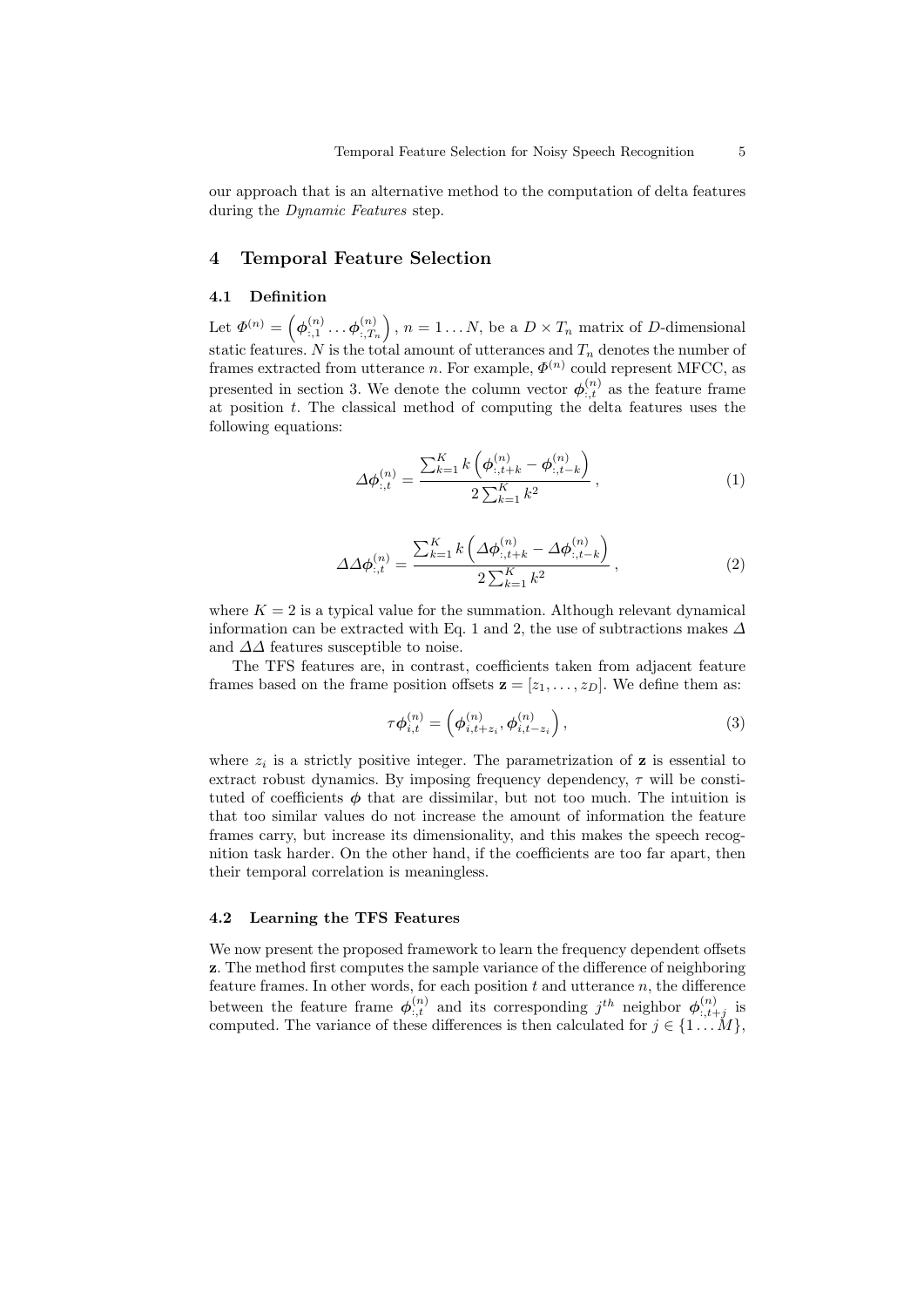

Fig. 2. Variance of the difference between a frame and its neighbors for MFCC features on the Aurora 2 [15] training dataset (best seen in colors). The coefficients are ordered from low frequency (1) to high frequency (13) for visual convenience (the proposed method does not require a specific ordering). The color refers to the variance of the difference  $\Sigma^M$ , where M was limited to 25 to reduce the computational burden.

where  $M = \min\{T_1 \dots T_N\} - 1$ . We define the matrix containing those values as:

$$
\Sigma^{M} = \begin{bmatrix}\n\text{Var}\left(\phi_{1,t}^{(n)} - \phi_{1,t+1}^{(n)}\right) \dots \text{Var}\left(\phi_{1,t}^{(n)} - \phi_{1,t+M}^{(n)}\right) \\
\vdots \\
\text{Var}\left(\phi_{D,t}^{(n)} - \phi_{D,t+1}^{(n)}\right) \dots \text{Var}\left(\phi_{D,t}^{(n)} - \phi_{D,t+M}^{(n)}\right)\n\end{bmatrix},
$$
\n(4)

where the variances are taken over all positions  $t$  and utterances  $n$ . The variance is then be computed as follows:

$$
\Sigma_{i,j}^M = \frac{1}{N_j^+} \sum_{n=1}^N \sum_{t=1}^{T_n - j} \left( \phi_{i,t}^{(n)} - \phi_{i,t+j}^{(n)} - \mu_{i,j} \right)^2, \qquad (5)
$$

where  $\mu_{i,j}$  corresponds to the mean of the difference:

$$
\mu_{i,j} = \frac{1}{N_j^+} \sum_{n=1}^N \sum_{t=1}^{T_n - j} \left( \phi_{i,t}^{(n)} - \phi_{i,t+j}^{(n)} \right), \qquad (6)
$$

and  $N_j^+$  is the total number of frames:

$$
N_j^+ = \sum_{n=1}^N T_n - j \,. \tag{7}
$$

The purpose of computing  $\Sigma^M$  is to find the frame position offsets **z**. Using the parameter  $V_{thresh}$  as a variance threshold, **z** is computed using the following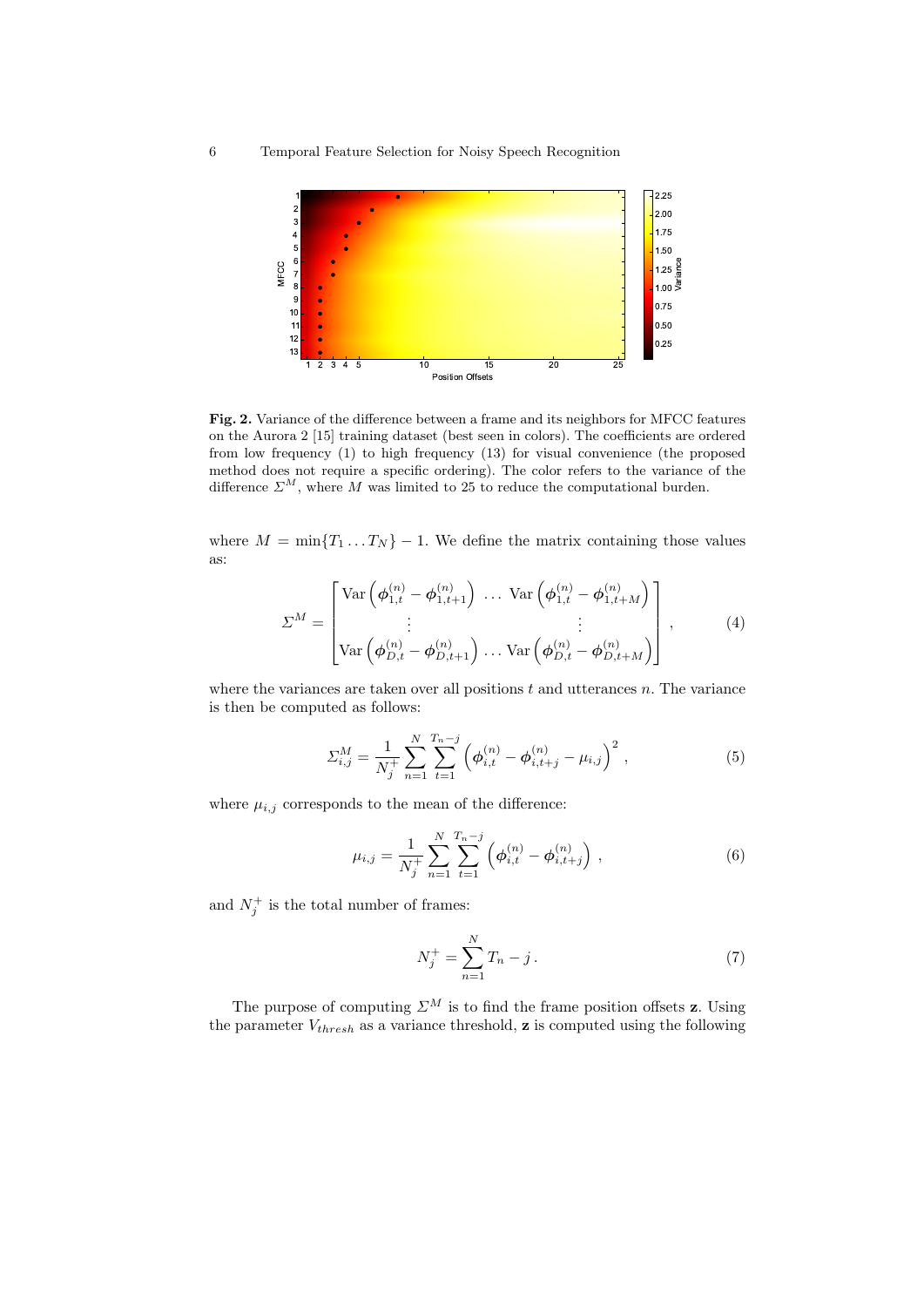

Fig. 3. Pipeline of processing for TFS features. After computing the frame position offsets z using Eq. 8, the features are concatenated and decorrelated with DCT-II.

equation:

$$
z_i = \arg\min_j \left| \sum_{i,j}^{M} -V_{thresh} \right| , \qquad (8)
$$

where  $V_{thresh}$  is a hyper-parameter to choose. The frame position offsets **z** represented in Fig. 2 by the black dots are based on Eq. 8 for  $V_{thresh} = 1$  and  $M = 25$ . In this particular example,  $z = [8, 6, 5, 4, 4, 3, 3, 2, 2, 2, 2, 2, 2, 2]$ . For  $i = 1$ , this implies that  $\tau \phi_{1,t} = (\phi_{1,t+8}, \phi_{1,t-8}).$ 

What can be seen from this figure is that z depends on frequency. High frequency components have small offsets whereas low frequency components have large offsets. As explained in section 1, more reliable dynamical informations can be extracted from neighboring feature frames when frequency is taken into account. The relevant dynamical information of high frequency coefficients can only be extracted from nearly adjacent frames  $(z_{13} = 2)$ . On the other hand, adjacent low frequency coefficients share most of their information and more time is needed to gather the relevant dynamics  $(z_1 = 8)$ . Therefore, by using the variance of neighboring feature frames, z now incorporate the wanted characteristic of frequency dependency.

As in standard feature extraction, the features from each frame,  $\phi_{:,t}^{(n)}$  and  $\tau\boldsymbol{\phi}_{:,t}^{(n)}$  are concatenated into a single column vector as shown in Fig. 3. Each resulting vector is then decorrelated with a type 2 DCT in order to accommodate it to the independence hypothesis of the Gaussian Mixture Model Hidden Markov Model (GMM-HMM) that was chosen as the inference method [4].

# 5 Experimental Results

#### 5.1 Experimental Setup

The database that we used for our experiments is Aurora 2 [15] which contains a vocabulary of 11 spoken digits (*zero* to *nine* with *oh*). The digits are connected, thus they can be spoken in any order and in any amount (up to 7) with possible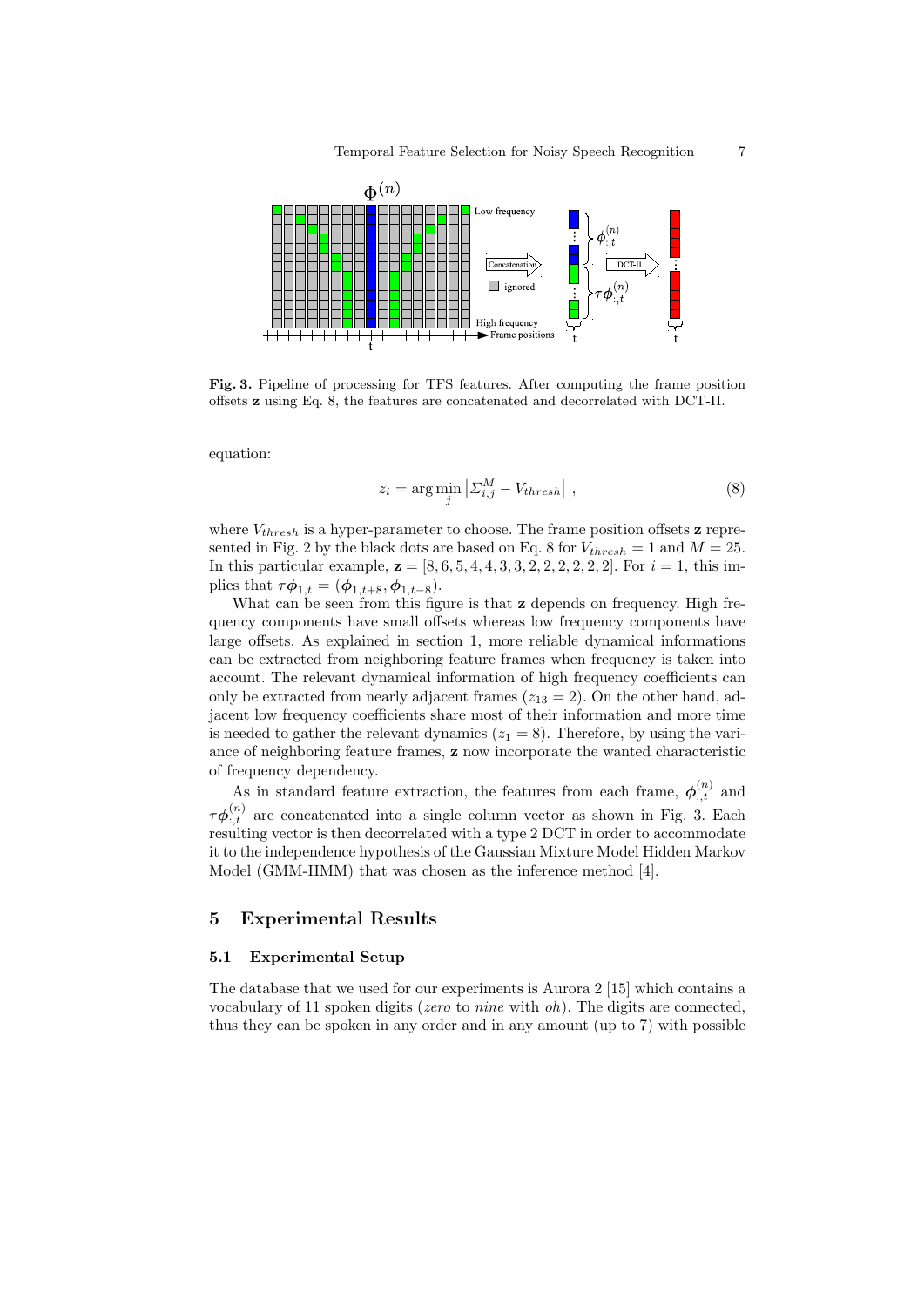#### 8 Temporal Feature Selection for Noisy Speech Recognition

pauses between them. The training set contains 8,440 utterances, both test set A and B have 28,028 and test C has 14,014 utterances. The utterances are noisy and the signal-to-noise ratio (SNR) varies from  $-5$  dB,  $0$  dB,  $\dots$ ,  $20$  dB, Inf dB (clean). Different kinds of noise are present such as train, airport, car, restaurant, etc. On average, an utterance lasts approximately 2 seconds.

Using the HTK [21] framework provided with the Aurora 2 database, we performed two experiments. In the first one, 18 states whole-word HMMs were trained with a 3 components GMM (with diagonal covariance) as the state emission density. There was a total of 11 HMMs (one per class). In the second one, the whole-word HMMs were replaced with 5 states phoneme HMMs. In other words, using the CMU pronouncing dictionary, each digit was mapped to its ARPAbet interpretation. There was a total of 19 HMMs (one per phoneme). In our experimentations, we compared TFS (-T) to delta (-D) and double delta (-A) dynamic features on MFCC, PLPCC and LPCC. For all these features, 13 coefficients, including the energy (-E), excluding the 0th coefficient, were extracted to be used as observations. For all experiments, a variance threshold  $V_{thresh} = 1$ was used. The performance of each method was averaged over all test sets for each noise level separately.

### 5.2 Experimental Results

The performances in word accuracy of our method are reported in Table 1 and 2 for whole-word and phoneme HMM respectively. In each table, the 7 noise levels from the Aurora 2 database are ordered from clean signals (SNR Inf) to highly noisy signals (SNR -5). The average over all noise levels is reported on the right. The last column consists of the relative improvement of the method over the reference model.

Based on these results, our approach achieved an averaged relative improvement of 20.79% for whole-word HMM and 32.10% for phoneme HMM. Also, it can be observed that TFS features increased the accuracy on all noisy tasks, but did not improve the results for clean signals with whole-word HMM. Nonetheless, these results support our initial intuition that using a pure derivative approach leads to inferior performances.

The variation of the word accuracy of TFS, with respect to  $V_{thresh}$ , is shown in Fig. 4 for whole-word HMMs. The performance of the method is reported for the 7 noise levels of the database. The crosses indicate the best result the method achieved for each noise level. This figure demonstrates the behavior of the performance of our approach with respect to the parametrization of z.

#### 5.3 Discussion

The results of table 1 show that the proposed TFS method does not outperform the delta features for clean utterances. This limitation is consistent with the intuition given in section 1 that dynamical components extracted using derivatives on clean utterances are not affected by amplified noise. However, this appears to be the case only for whole-word HMMs. As suggested by the results of table 2,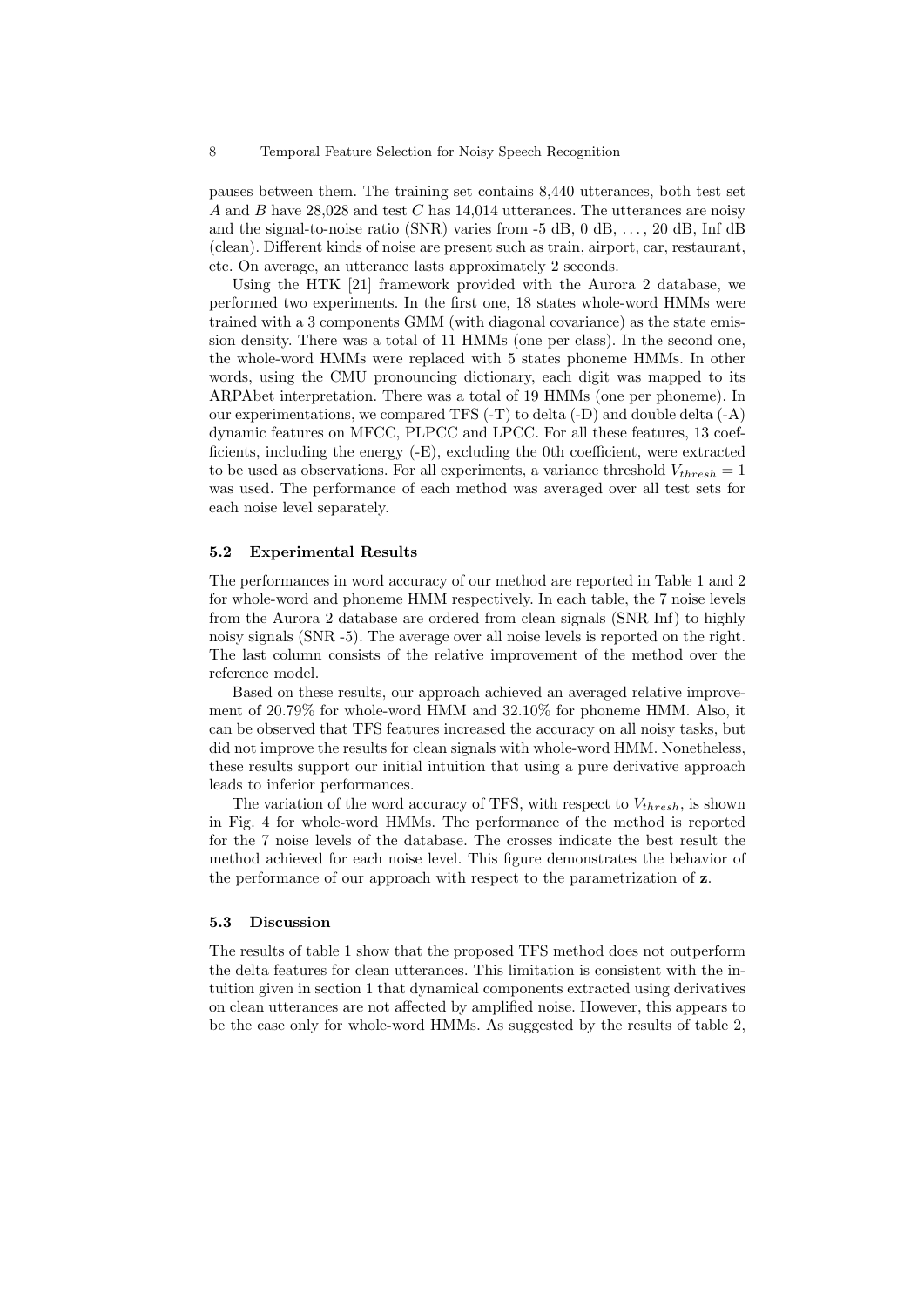| $SNR$ (dB)<br>Features                                                                                                                     | Inf | 20 | 15 | 10 | 5 | $\theta$ | $-5$                                      | Avg.                                                         | $\vert R.I. \left( \% \right)$ |  |
|--------------------------------------------------------------------------------------------------------------------------------------------|-----|----|----|----|---|----------|-------------------------------------------|--------------------------------------------------------------|--------------------------------|--|
|                                                                                                                                            |     |    |    |    |   |          |                                           |                                                              |                                |  |
| (a) MFCC Based                                                                                                                             |     |    |    |    |   |          |                                           |                                                              |                                |  |
| $MFCC-E-D-A$                                                                                                                               |     |    |    |    |   |          | 98.54 97.14 96.02 93.27 84.86 57.47 23.35 | 78.66                                                        |                                |  |
| MFCC-E-T<br>$\mathbf{z} = [8, 6, 5, 4, 4, 3, 3, 2, 2, 2, 2, 2, 2]$ 97.64 97.46 96.68 94.39 88.03 71.31 38.93 83.49                         |     |    |    |    |   |          |                                           |                                                              | 22.63                          |  |
|                                                                                                                                            |     |    |    |    |   |          |                                           |                                                              |                                |  |
| (b) PLPCC Based                                                                                                                            |     |    |    |    |   |          |                                           |                                                              |                                |  |
| PLPCC-E-D-A                                                                                                                                |     |    |    |    |   |          | 98.65 97.56 96.48 93.85 85.93 59.83 25.36 | 79.66                                                        |                                |  |
| PLPCC-E-T<br>$\mathbf{z} = [8, 6, 5, 4, 4, 3, 3, 3, 3, 3, 2, 2, 2]$   97.40   97.36   96.60   94.52   88.43   71.98   40.23   <b>83.79</b> |     |    |    |    |   |          |                                           |                                                              | 20.30                          |  |
|                                                                                                                                            |     |    |    |    |   |          |                                           |                                                              |                                |  |
| (c) LPCC Based                                                                                                                             |     |    |    |    |   |          |                                           |                                                              |                                |  |
| $LPCC-E-D-A$                                                                                                                               |     |    |    |    |   |          |                                           | 98.30 96.82 95.59 92.28 81.87 54.52 22.96 77.48              |                                |  |
| LPCC-E-T<br>$z = [8, 6, 5, 5, 4, 4, 3, 3, 2, 2, 2, 2, 2]$                                                                                  |     |    |    |    |   |          |                                           | $[96.74 96.90 95.90 93.30 85.91 67.86 36.39 $   <b>81.86</b> | 19.45                          |  |

Table 1. Word accuracy (%) of TFS (-E-T) features on the Aurora 2 database using whole-word HMMs. The results are averaged according to the noise level. The reference models are suffixed with -E-D-A.

| $SNR$ (dB)<br>Features                                                                                        | Inf                                           | 20                                         | 15 | 10 | 5 | $\overline{0}$ | $-5$ | Avg.                                                        | R.I. $(\%)$ |  |  |
|---------------------------------------------------------------------------------------------------------------|-----------------------------------------------|--------------------------------------------|----|----|---|----------------|------|-------------------------------------------------------------|-------------|--|--|
|                                                                                                               |                                               |                                            |    |    |   |                |      |                                                             |             |  |  |
| (a) MFCC Based                                                                                                |                                               |                                            |    |    |   |                |      |                                                             |             |  |  |
| $MFCC-E-D-A$                                                                                                  |                                               | 89.89 87.24 84.41 78.87 63.78 29.86 - 5.82 |    |    |   |                |      | 61.17                                                       |             |  |  |
| MFCC-E-T<br>$z = [8, 6, 5, 4, 4, 3, 3, 2, 2, 2, 2, 2, 2]$                                                     |                                               |                                            |    |    |   |                |      | $ 93.02 94.15 92.65 88.84 79.22 56.42 19.58 $ <b>74.840</b> | 35.20       |  |  |
|                                                                                                               |                                               |                                            |    |    |   |                |      |                                                             |             |  |  |
| (b) PLPCC Based                                                                                               |                                               |                                            |    |    |   |                |      |                                                             |             |  |  |
| PLPCC-E-D-A                                                                                                   |                                               | 88.99 87.92 84.78 78.97 64.18 32.96 - 0.67 |    |    |   |                |      | 62.45                                                       |             |  |  |
| PLPCC-E-T<br>$\mathbf{z} = [8, 6, 5, 4, 4, 3, 3, 3, 3, 3, 2, 2, 2]$ 92.98 94.29 92.89 89.38 79.76 56.86 18.79 |                                               |                                            |    |    |   |                |      | 74.99                                                       | 33.40       |  |  |
|                                                                                                               |                                               |                                            |    |    |   |                |      |                                                             |             |  |  |
| (c) LPCC Based                                                                                                |                                               |                                            |    |    |   |                |      |                                                             |             |  |  |
| LPCC-E-D-A                                                                                                    |                                               | 88.13 86.04 83.11 76.64 60.82 29.65        |    |    |   |                | 0.02 | 60.63                                                       |             |  |  |
| LPCC-E-T<br>$\mathbf{z}=[8,6,5,5,4,4,3,3,2,2,2,2,2]$                                                          | $ 91.09 93.26 91.24 86.98 76.45 50.90 10.79 $ |                                            |    |    |   |                |      | 71.53                                                       | 27.69       |  |  |

Table 2. Word accuracy (%) of TFS (-E-T) features on the Aurora 2 database using phoneme HMMs. The results are averaged according to the noise level. The reference models are suffixed with -E-D-A.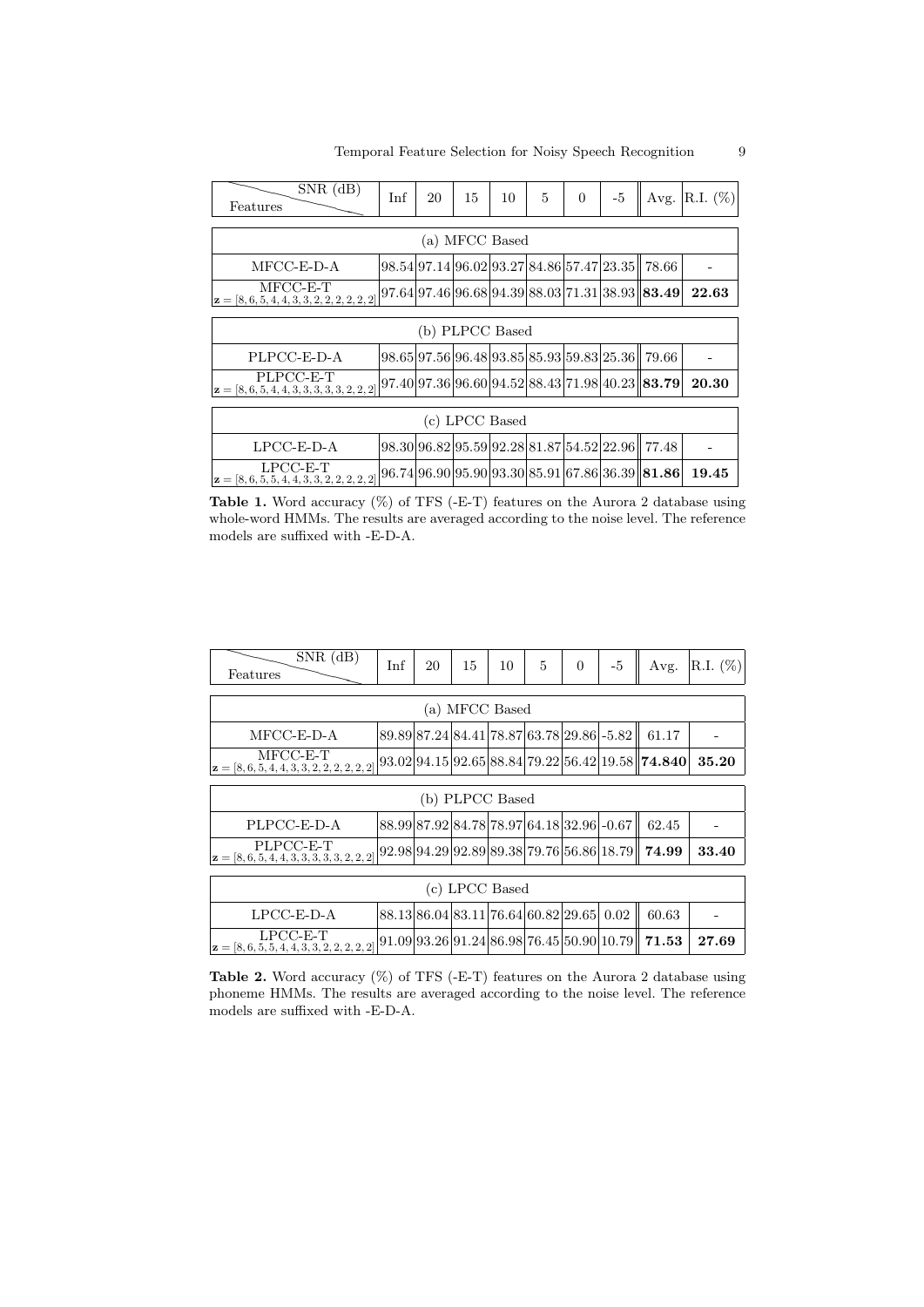

Fig. 4. Variation of the performance of TFS as a function of  $V_{thresh}$  using whole-word HMM. The crosses indicate the maximum word accuracy for each noise level.

the TFS method improves the word accuracy even in the absence of noise when using phoneme HMMs. These non intuitive results may be related to the shorter duration of phonemes in comparison to whole-words. By selecting very distanced coefficients, TFS also incorporates information about adjacent phonemes and appears to simulate triphone modeling, where a HMM is define for every phoneme triplets. This was not the case with whole-word HMMs because the state occupancy of a phoneme HMM is usually much shorter.

It can be seen in Fig. 4 that the plots are approximatively convex. The up and down hill-shaped curves support the idea introduced in sections 1 and 4 relative to informative coefficients. The amount of unrelated information added to the frame will be greater than the amount of related information if the concatenated coefficients are too close, or too far, from each other. This phenomenon is reflected in Fig. 4 with an increase in accuracy when  $V_{thresh}$  increases, up to some point where it starts to decrease.

Another observation that is worth mentioning in Fig. 4 is the behavior of the best accuracy with respect to the noise level. Apart from LPCC, where it is less clearly identifiable, the maximum result tends to occur at greater  $V_{thresh}$  as the noise increases. For example, the best word accuracy appears at  $V_{thresh} = 1$ for the least noisy task and at  $V_{thresh} = 1.4$  for the noisiest one. Since a greater threshold produces a z that has greater time offsets, our approach seems to act like a noise reduction method by smoothing the signal. Indeed, smoothing a highly noisy signal requires gathering information at a far distance. In this sense, our approach behaves similarly by selecting coefficients that are farther apart.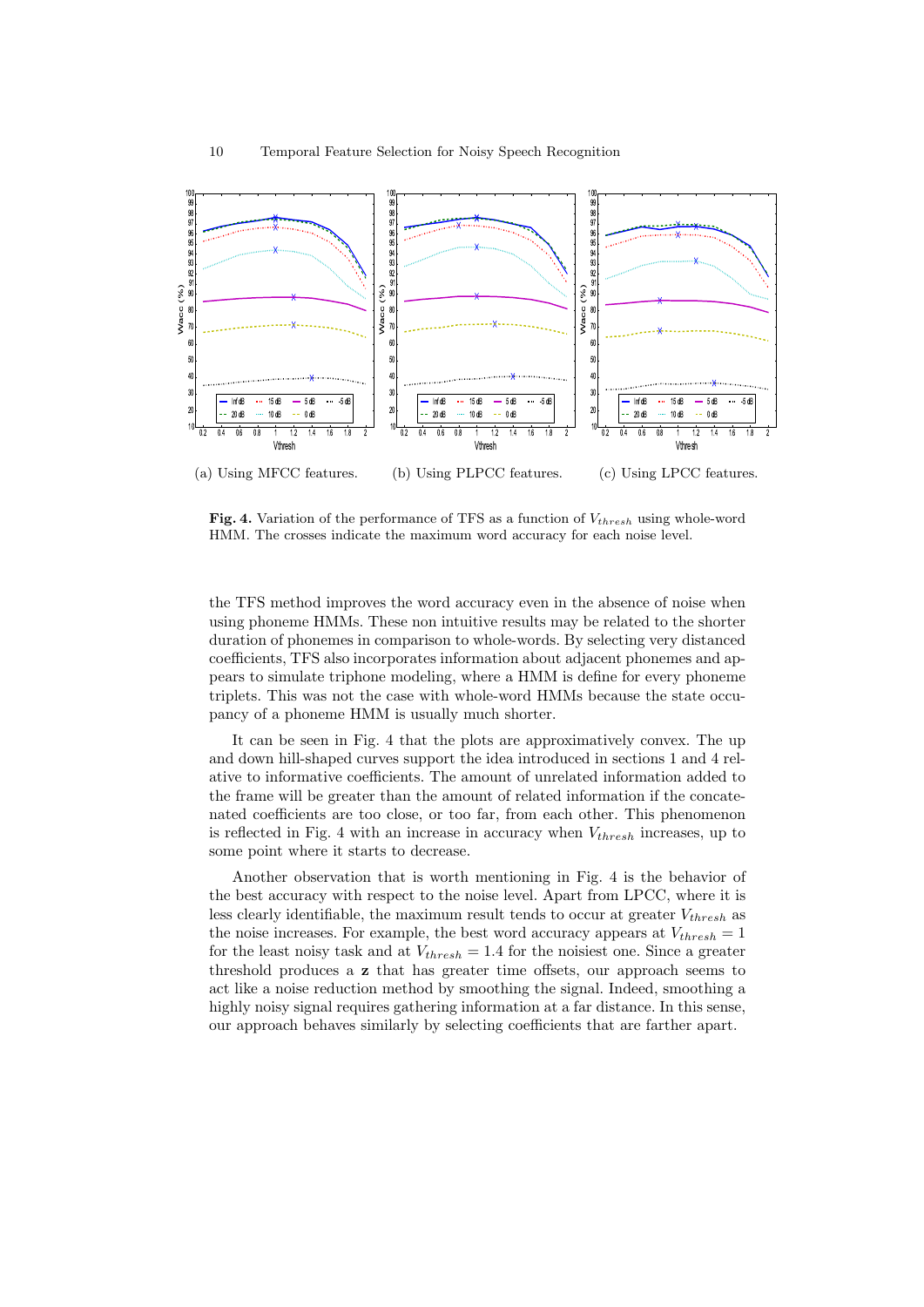In summary, our results suggest that frequency-based dynamical features relying on the concatenation of adjacent coefficients helps improve the accuracy, especially for noisy utterances. The results on the Aurora 2 database show that the proposed TFS features achieved a better average word accuracy than the delta features. However, in the context of recognizing clean utterances with whole-word HMMs, our method did not outperform the reference features. Nonetheless, TFS appears to be a good choice for dynamical features since it performed the best overall, can be learned rapidly from the data and is based on a single specified parameter  $V_{thresh}$ .

## 6 Conclusion

A novel way of improving the dynamics of static speech features was proposed. The issue that was addressed was the susceptibility to noise of derivative operations during the modeling of speech dynamics. The proposed Temporal Feature Selection (TFS) features have shown to improve the robustness of the state of the art delta features in various types of noise. The experimentations have shown that the 3 most standard features, MFCC, PLPCC and LPCC, combined with the TFS features achieved an averaged relative improvement of 20.79% and 32.10% in accuracy for whole-word and phoneme HMMs on the Aurora 2 database.

For further study, we plan to evaluate our approach on the harder problem of large vocabulary continuous speech recognition. Specifically, we will examine to potential of TFS to replace triphone HMMs modeling. Finally, we intend to use deep learning approaches to study the impacts of better feature engineering on the learning process of DNNs.

# References

- 1. Bahl, L., De Souza, P., Gopalakrishnan, P., Nahamoo, D., Picheny, M.: Robust methods for using context-dependent features and models in a continuous speech recognizer. In: Acoustics, Speech, and Signal Processing, 1994. ICASSP-94., 1994 IEEE International Conference on. vol. 1, pp. I–533. IEEE (1994)
- 2. Fukunaga, K.: Introduction to Statistical Pattern Recognition (2nd Ed.). Academic Press Professional, Inc., San Diego, CA, USA (1990)
- 3. Furui, S.: Speaker-independent isolated word recognition based on emphasized spectral dynamics. In: Acoustics, Speech, and Signal Processing, IEEE International Conference on ICASSP'86. vol. 11, pp. 1991–1994. IEEE (1986)
- 4. Gales, M., Young, S.: The application of hidden markov models in speech recognition. Foundations and Trends in Signal Processing 1(3), 195–304 (2008)
- 5. Gales, M.J.: Maximum likelihood linear transformations for hmm-based speech recognition. Computer speech & language 12(2), 75–98 (1998)
- 6. Gales, M.J.: Semi-tied covariance matrices for hidden markov models. Speech and Audio Processing, IEEE Transactions on 7(3), 272–281 (1999)
- 7. Gopinath, R.A.: Maximum likelihood modeling with gaussian distributions for classification. In: Acoustics, Speech and Signal Processing, 1998. Proceedings of the 1998 IEEE International Conference on. vol. 2, pp. 661–664. IEEE (1998)